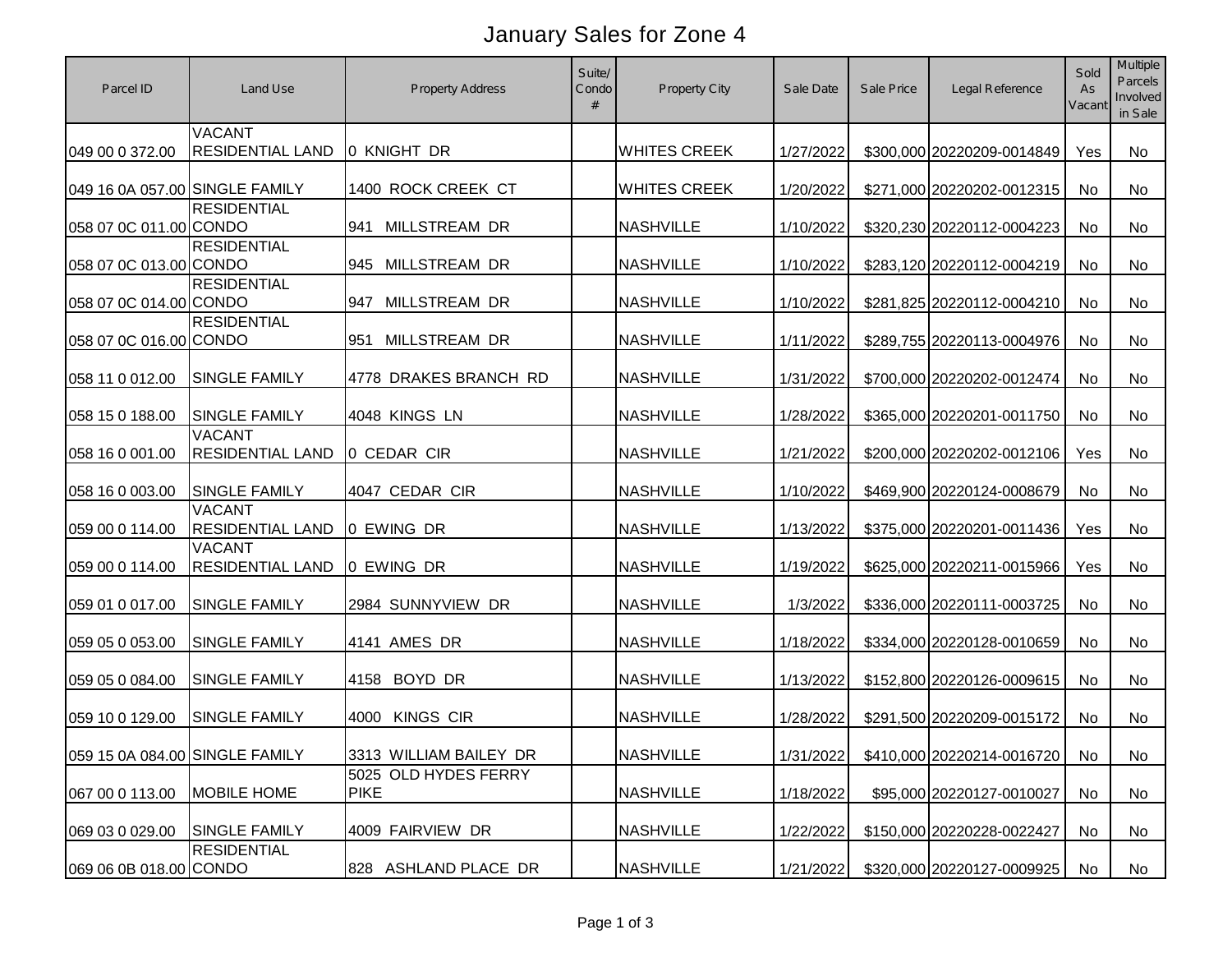## January Sales for Zone 4

| Parcel ID              | Land Use                                                        | <b>Property Address</b> | Suite/<br>Condo | <b>Property City</b> | Sale Date | Sale Price | Legal Reference                      | Sold<br>As<br>Vacant | <b>Multiple</b><br><b>Parcels</b><br>Involved<br>in Sale |
|------------------------|-----------------------------------------------------------------|-------------------------|-----------------|----------------------|-----------|------------|--------------------------------------|----------------------|----------------------------------------------------------|
| 069 06 0B 037.00 CONDO | <b>RESIDENTIAL</b>                                              | 953 ASHLAND PLACE DR    |                 | <b>NASHVILLE</b>     | 1/28/2022 |            | \$295,000 20220131-0010938           | <b>No</b>            | <b>No</b>                                                |
| 069 11 0 052.00        | <b>VACANT</b><br><b>RESIDENTIAL LAND</b>                        | 0 ASHLAND CITY HWY      |                 | <b>NASHVILLE</b>     | 1/19/2022 |            | \$460,000 20220210-0015643           | Yes                  | No                                                       |
| 069 11 0 052.00        | <b>VACANT</b><br><b>RESIDENTIAL LAND</b>                        | 0 ASHLAND CITY HWY      |                 | <b>NASHVILLE</b>     | 1/19/2022 |            | \$420,000 20220128-0010519           | Yes                  | <b>No</b>                                                |
| 069 12 0 002.00        | <b>SINGLE FAMILY</b>                                            | 3817 ASHLAND CITY HWY   |                 | <b>NASHVILLE</b>     | 1/18/2022 |            | \$245,000 20220121-0008100           | <b>No</b>            | No                                                       |
| 069 12 0A 002.00 CONDO | <b>RESIDENTIAL</b>                                              | 2116 B COURTNEY AVE     |                 | <b>NASHVILLE</b>     | 1/14/2022 |            | \$475,000 20220202-0012091           | <b>No</b>            | No                                                       |
| 069 12 0A 003.00 CONDO | <b>RESIDENTIAL</b>                                              | 2116 C COURTNEY AVE     |                 | <b>NASHVILLE</b>     | 1/14/2022 |            | \$175,000 20220202-0012453           | <b>No</b>            | No                                                       |
| 069 16 0 092.01        | <b>SINGLE FAMILY</b>                                            | 3716 HYDES FERRY RD     |                 | <b>NASHVILLE</b>     | 1/31/2022 |            | \$291,000 20220214-0016848           | No                   | No                                                       |
| 069 16 0 122.00        | <b>SINGLE FAMILY</b>                                            | 1903 ASHTON AVE         |                 | <b>NASHVILLE</b>     | 1/7/2022  |            | \$425,000 20220118-0006635           | No                   | No                                                       |
| 069 16 0 181.00        | <b>SINGLE FAMILY</b>                                            | 1809 COUNTY HOSPITAL RD |                 | <b>NASHVILLE</b>     | 1/26/2022 |            | \$235,000 20220203-0012834           | No                   | <b>No</b>                                                |
| 070 04 0 162.00        | <b>VACANT</b><br><b>RESIDENTIAL LAND</b>                        | 0 HOBART ST             |                 | <b>NASHVILLE</b>     | 1/19/2022 |            | \$75,000 20220204-0013430            | Yes                  | Yes                                                      |
| 070 04 0 163.00        | <b>VACANT</b><br><b>RESIDENTIAL LAND</b>                        | 0 HOBART ST             |                 | <b>NASHVILLE</b>     | 1/19/2022 |            | \$75,000 20220204-0013430            | Yes                  | Yes                                                      |
| 070 05 0 045.00        | <b>SINGLE FAMILY</b>                                            | 3220 ALPINE PARK BLVD   |                 | <b>NASHVILLE</b>     | 1/14/2022 |            | \$520,000 20220118-0006611           | <b>No</b>            | <b>No</b>                                                |
| 070 07 0A 001.00 CONDO | <b>RESIDENTIAL</b>                                              | 904 A YOUNGS LN         |                 | <b>NASHVILLE</b>     | 1/27/2022 |            | \$635,000 20220222-0020125           | <b>No</b>            | <b>No</b>                                                |
| 070 07 0P 004.00 CONDO | <b>RESIDENTIAL</b>                                              | 1000 A W TRINITY LN     |                 | <b>NASHVILLE</b>     | 1/13/2022 |            | \$975,000 20220127-0010043           | <b>No</b>            | No                                                       |
| 070 08 0 034.00        | <b>VACANT</b><br><b>RESIDENTIAL LAND</b>                        | 0 HOBART ST             |                 | <b>NASHVILLE</b>     | 1/28/2022 |            | \$210,000 20220209-0014887           | Yes                  | <b>No</b>                                                |
| 070 08 0 035.00        | <b>VACANT</b><br><b>RESIDENTIAL LAND</b>                        | <b>0 MCKINLEY ST</b>    |                 | <b>NASHVILLE</b>     | 1/31/2022 |            | \$200,000 20220210-0015331           | Yes                  | Yes                                                      |
|                        | <b>VACANT</b><br>070 08 0 038.00 RESIDENTIAL LAND 0 MCKINLEY ST |                         |                 | <b>NASHVILLE</b>     |           |            | 1/31/2022 \$200,000 20220210-0015331 | Yes                  | Yes                                                      |
| 070 09 0R 001.00 CONDO | <b>RESIDENTIAL</b>                                              | 3108 A CURTIS ST        |                 | <b>NASHVILLE</b>     | 1/18/2022 |            | \$660,000 20220121-0008082           | No                   | No                                                       |
| 071 01 0C 001.00 CONDO | <b>RESIDENTIAL</b>                                              | 425 A TONEY RD          |                 | <b>NASHVILLE</b>     | 1/10/2022 |            | \$442,000 20220114-0005741           | No                   | No                                                       |
| 071 01 0C 002.00 CONDO | <b>RESIDENTIAL</b>                                              | 425 B TONEY RD          |                 | <b>NASHVILLE</b>     | 1/10/2022 |            | \$442,500 20220113-0005034           | No                   | No                                                       |